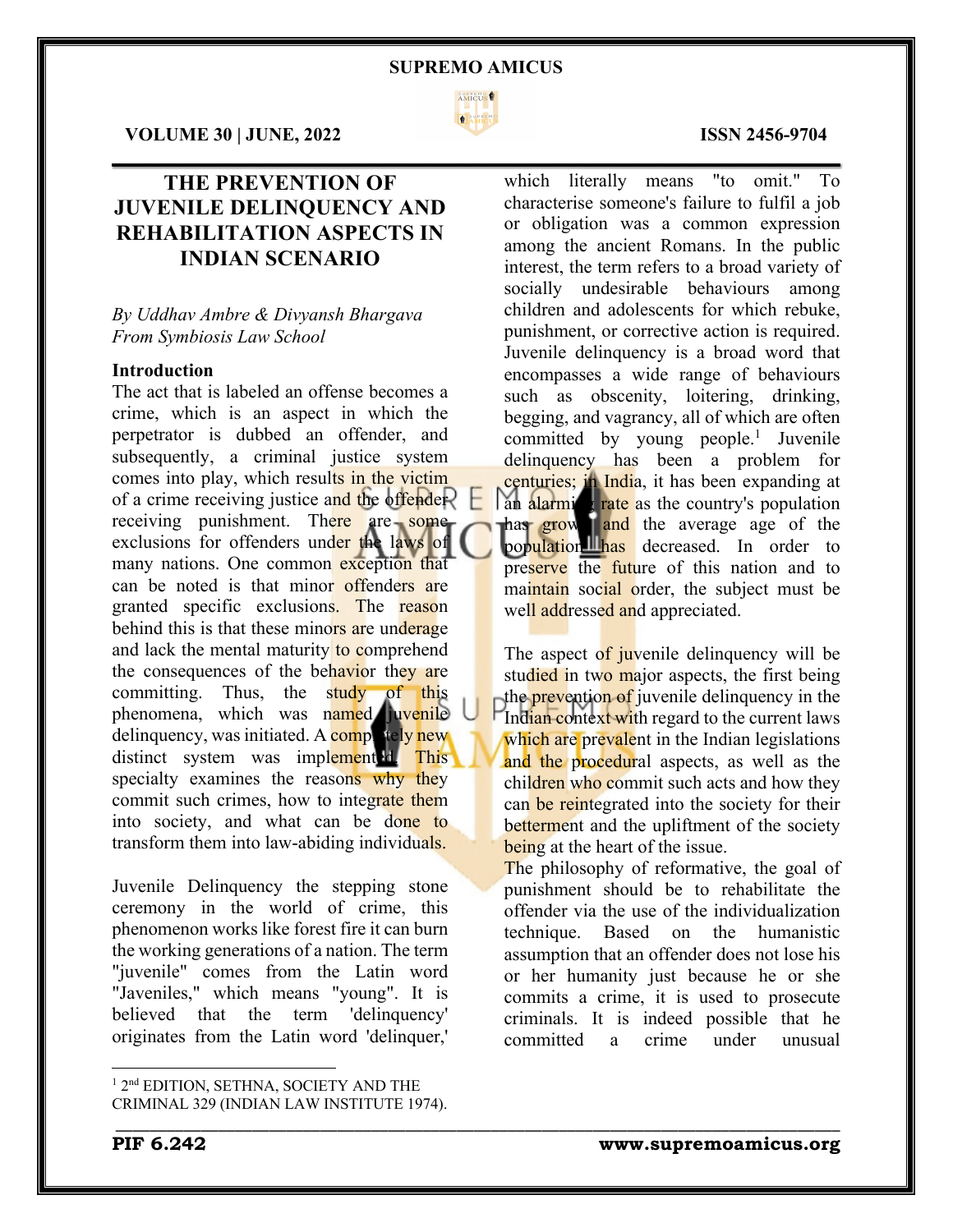

 $\mathcal{L}_\mathcal{L} = \mathcal{L}_\mathcal{L} = \mathcal{L}_\mathcal{L} = \mathcal{L}_\mathcal{L} = \mathcal{L}_\mathcal{L} = \mathcal{L}_\mathcal{L} = \mathcal{L}_\mathcal{L} = \mathcal{L}_\mathcal{L} = \mathcal{L}_\mathcal{L} = \mathcal{L}_\mathcal{L} = \mathcal{L}_\mathcal{L} = \mathcal{L}_\mathcal{L} = \mathcal{L}_\mathcal{L} = \mathcal{L}_\mathcal{L} = \mathcal{L}_\mathcal{L} = \mathcal{L}_\mathcal{L} = \mathcal{L}_\mathcal{L}$ 

Н

#### **VOLUME 30 | JUNE, 2022 ISSN 2456-9704**

circumstances that will never occur again. It is thus necessary to make measures to rehabilitate him throughout the course of his punishment. In order to restore the offender's moral character, the objective of punishment should be to punish him or her severely, for him to be able to begin his life after jail, he must be taught and schooled in some kind of art or industry during his time in prison (RHENA L. IZZO, 1990).

### **Literature review**

#### **Juvenile Delinquency Prevention and Control in Israel by Gad J. Bensinger**  SUPR **(1984)**

Israel has also devised a unique way to deal with this issue they have a Criminal Investigation Division it has a Juvenile Delinquency Section at national police headquarters in Jerusalem. It provides guidelines and directions to field units of young officers who are also part of the investigative structure. They are often dressed in ordinary clothes, operate unmarked police vehicles, and are housed apart from regular police units. In addition, the Juvenile Delinquency Section gathers delinquency data, produces questionnaires, and undertakes research projects to enhance the police's capacity to deal with juvenile offenders.2

# **Causes of Juvenile Delinquency by Olive M. Jones (1922)**

The author has illustrated, traditional reasons of juvenile delinquency that have remained

# constant for generations, are as follows: Physical characteristics such as a strange appearance, partial deafness, or speech impairment that lead to mocking nicknames, feelings of revulsion among children, loneliness, and the loss of playmates, causes such as mental deficiency, also known as mental defectiveness, refers to a wide range of mental and moral problems that occur in schools, on the streets when communities are not considerate enough, and at home when he witnesses domestic violence, discriminations.<sup>3</sup>

# **Juvenile Justice in France by Catherine Blatier (1999)**

The research paper states cause of juvenile delinquency which are also evolving according to the society nowadays and like India there are other nations who are facing this *issue*, such as France who has taken a progressive approach towards this issue by using educations as a deterrence to juveniles rather than penalising.<sup>4</sup>

# **The Juvenile Justice (Care and Protection of Children) Act, 2015**

The current legislation in this regard in India. In accordance with the Juvenile Justice Act, 2015 and the Rules made thereunder, some of the core concepts for the management of juvenile justice are the juveniles are dealt unlike the normal criminals, they are presented before Juvenile Justice Board and also among several other safety protocols.<sup>5</sup> By providing care and assistance, the

\_\_\_\_\_\_\_\_\_\_\_\_\_\_\_\_\_\_\_\_\_\_\_\_\_\_\_\_\_\_\_\_\_\_\_\_\_\_\_\_\_\_\_\_\_\_\_\_\_\_\_\_\_\_\_\_\_\_\_\_\_\_\_\_\_\_\_\_\_\_\_\_\_\_\_\_\_\_\_\_\_\_\_\_\_

**PIF 6.242 www.supremoamicus.org**

<sup>2</sup> Gad J. Bensinger, Juvenile Delinquency Prevention and Control in Israel, 48 FED. PROBATION 66 (1984).

<sup>&</sup>lt;sup>3</sup> Olive M. Jones, Causes of Juvenile Delinquency, Vol. 96 The Journal of Education 350, 350- 352(1922).

<sup>4</sup> Catherine Blatier, Juvenile Justice in France, 39, Brit. J. Criminol 240, 245-252(1999).

<sup>5</sup> The Juvenile Justice (Care and Protection of Children) Act, 2015, §2(13), No. 2 Acts of Parliament, 2015 (India).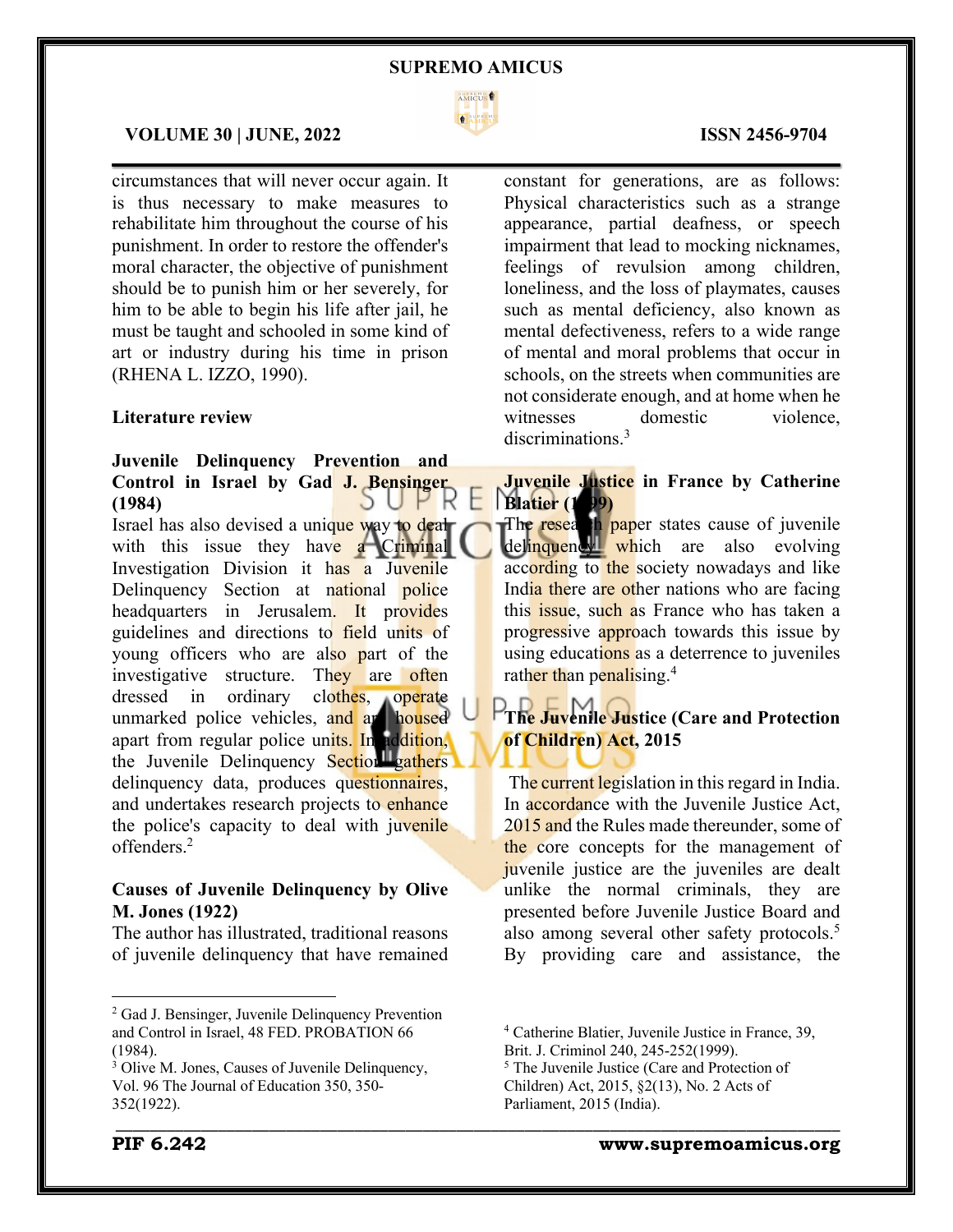

 $\mathcal{L}_\mathcal{L} = \mathcal{L}_\mathcal{L} = \mathcal{L}_\mathcal{L} = \mathcal{L}_\mathcal{L} = \mathcal{L}_\mathcal{L} = \mathcal{L}_\mathcal{L} = \mathcal{L}_\mathcal{L} = \mathcal{L}_\mathcal{L} = \mathcal{L}_\mathcal{L} = \mathcal{L}_\mathcal{L} = \mathcal{L}_\mathcal{L} = \mathcal{L}_\mathcal{L} = \mathcal{L}_\mathcal{L} = \mathcal{L}_\mathcal{L} = \mathcal{L}_\mathcal{L} = \mathcal{L}_\mathcal{L} = \mathcal{L}_\mathcal{L}$ 

# **VOLUME 30 | JUNE, 2022 ISSN 2456-9704**

legislation aims to guarantee the best interests of juveniles and safeguard their right to dignity.

# **Juvenile justice system, Juvenile Mental Health and the Role of MHPs: Challenges and Opportunities by Snehil G, Sagar R. (2020)**

Juveniles can progress towards a better life if they receive assistance from medical health professionals regarding their own issues. The institutions where they are catered are not specialised in medical and phycological aspects for juveniles, so if medical practitioners actively participate, change will occur.6

# **National Crime Records Bureau (202**

The statistical information on juvenile delinquency was gained from National Crime Records Bureau (NCRB), which is headed by the Home Affairs Ministry, for the year 2017 to year 2019. The NCRB publishes the offences which are cognizable  $\text{crimes}^7$ . Madhya Pradesh, Maharashtra, Delhi, and Tamil Nadu have the highest rates of juvenile delinquency, according to the statistics. The data also indicates a positive trend that should be noted.<sup>8</sup>

# **"Determinants of juvenile crime: evidence from India" by Hazra, D (2021)**

The author has stated reasons which are critical for knowing the factors of which led to such acts, especially in the Indian setting.

The growth saga, a sociocultural mayhem is wreaking havoc on antiquated conventional ways of life in a friendly rural setting. Science advancements, combined with increasing industrialization and urbanisation, have ushered in a period marked by catastrophic changes and escalating challenges. A constant flow of migrants and refugees from underdeveloped areas of countryside environment to filthy slums in urban regions has led in overload, socioeconomic adjustment problems, and social disorder, culminating in burgeoning cities and towns defined by a diverse **community** with vocational distinctiveness

and cultural barriers.<sup>9</sup> Children and adolescent who grow up in a setting characterised by extreme poverty, social inequality, maltreatment, scholastic and financial challenges, and age-appropriate expectations are on the verge of committing such acts. Furthermore, the rise in parentchild divorces, dysfunctional households with violence and changing educational settings, due to this child under the age of 18 in India are getting affected.<sup>10</sup>

# **Research Methodology Statement of problem**

The *issue* of juvenile delinquency has been extensively researched from a variety of perspectives, including the causes and determinants of delinquency, as well as the psychological, criminological, and victimological aspects. There are also international councils and forums dedicated to addressing this issue. Every country has its

<sup>6</sup> Snehil G, Sagar R., Juvenile justice system, Juvenile Mental Health and the Role of MHPs : Challenges and Opportunities, 42 Indian J. Psychol Med 304, 306-310(2020).

<sup>7</sup> TABLE 5A.1, Crime Committed by Juveniles (IPC+SLL) - 2017-2019, Crime In India, National Crime Record Bureau, New Delhi, 2020.

<sup>8</sup> Id.,

<sup>&</sup>lt;sup>9</sup> Hazra, D. (2021), "Determinants of juvenile crime: evidence from India", International Journal of Social Economics, Vol. ahead-of-print No. ahead-of-print. https://doi.org/10.1108/IJSE-08-2020-0528 .  $10$  Id.,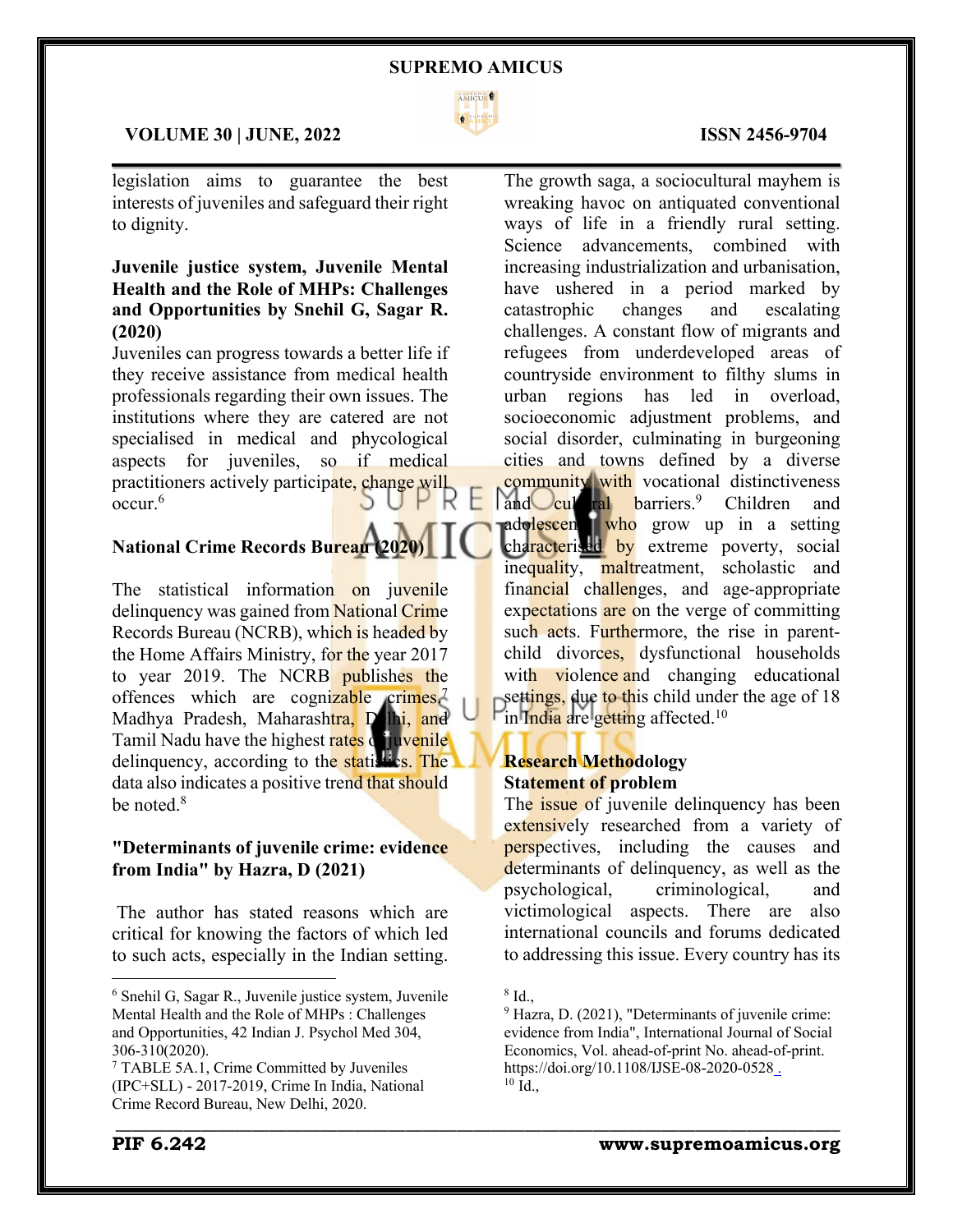

 $\mathcal{L}_\mathcal{L} = \mathcal{L}_\mathcal{L} = \mathcal{L}_\mathcal{L} = \mathcal{L}_\mathcal{L} = \mathcal{L}_\mathcal{L} = \mathcal{L}_\mathcal{L} = \mathcal{L}_\mathcal{L} = \mathcal{L}_\mathcal{L} = \mathcal{L}_\mathcal{L} = \mathcal{L}_\mathcal{L} = \mathcal{L}_\mathcal{L} = \mathcal{L}_\mathcal{L} = \mathcal{L}_\mathcal{L} = \mathcal{L}_\mathcal{L} = \mathcal{L}_\mathcal{L} = \mathcal{L}_\mathcal{L} = \mathcal{L}_\mathcal{L}$ 

\_\_\_\_\_\_\_\_\_\_\_\_\_\_\_\_\_\_\_\_\_\_\_\_\_\_\_\_\_\_\_\_\_\_\_\_\_\_\_\_\_\_\_\_\_\_\_\_\_\_\_\_\_\_\_\_\_\_\_\_\_\_\_\_\_\_\_\_\_\_\_\_\_\_\_\_\_\_\_\_\_\_\_\_\_

#### **VOLUME 30 | JUNE, 2022 ISSN 2456-9704**

own distinct character, and as a result, the issue of juvenile delinquency in India must be addressed from an Indian viewpoint; nevertheless, working on prevention of juvenile delinquency is essential since the problem is increasing in our country at a rapid pace, if the issue is handled with preventative actions that are oriented towards India, positive outcomes may be achieved at better pace as India's demographics, family structures, ethics, languages, traditions and social order are peculiar. This paper aims to address the preventive measures which are India-centric for Juvenile in conflict with the law. The possibility of reintegrating children in conflict with law back into society via the process of rehabilitation, which may be utilised as a form of punishment for those who have broken the law.

### **Research objective**

The preventive measures in Indian context are not explored in respect to today's globalizing world. The causes and measures of this issue are to be ascertained in order for a better tomorrow of this nation, they are more prone to such fast growth which is easily achieved from the anti-social detivities in our society. The view point of society towards the children who commit such acts needs to be reviewed and corrected for the children's betterment after their punishment.

#### **Research Design**

This is a doctrinal research project in which the researcher attempts to examine the juvenile delinquency in Indian context, as embodied in present statutes as well as evolving styles and efforts in prevention and rehabilitation. As part of this investigation, the researcher will examine current legislation, court decisions, and the entire notion of phenomenon, which has been

evolving into and the ways in which rehabilitation aspect been featuring.

#### **Scope**

**Limitatio** 

The goal of this research is to better comprehend India's present juvenile delinquent law, which contains a rehabilitation idea for reintegrating juveniles back into society. The notion of rehabilitation has been studied extensively in the literature in order to get a better knowledge of the theoretical aspects of this punishment and, eventually, to propose changes in our laws based on the rehabilitation concept for a better future.

While conducting this study, the researcher is confronted with constraints. They are related to time restrictions, since the study must be finished within a certain amount of time. The constraint also manifests itself in official statistics that displays the recidivism rate of **p**iuveniles who have been subjected to various types of punishment. The lack of empirical aspect which could be implemented by visiting the centers which work for rehabilitation of children.

### **Causes of Juvenile Delinquencies**

It is necessary to understand the factors that contribute to juvenile delinquency in order to develop effective prevention strategies. The causes of juvenile delinquency start from the home itself, an unprecedented rise in divorces and marital problems is also causing family discord. Discriminatory or stepmotherly treatment of children has a negative psychological impact. At home, children require love, safety, and guidance, therefore they must be treated with care. It is better to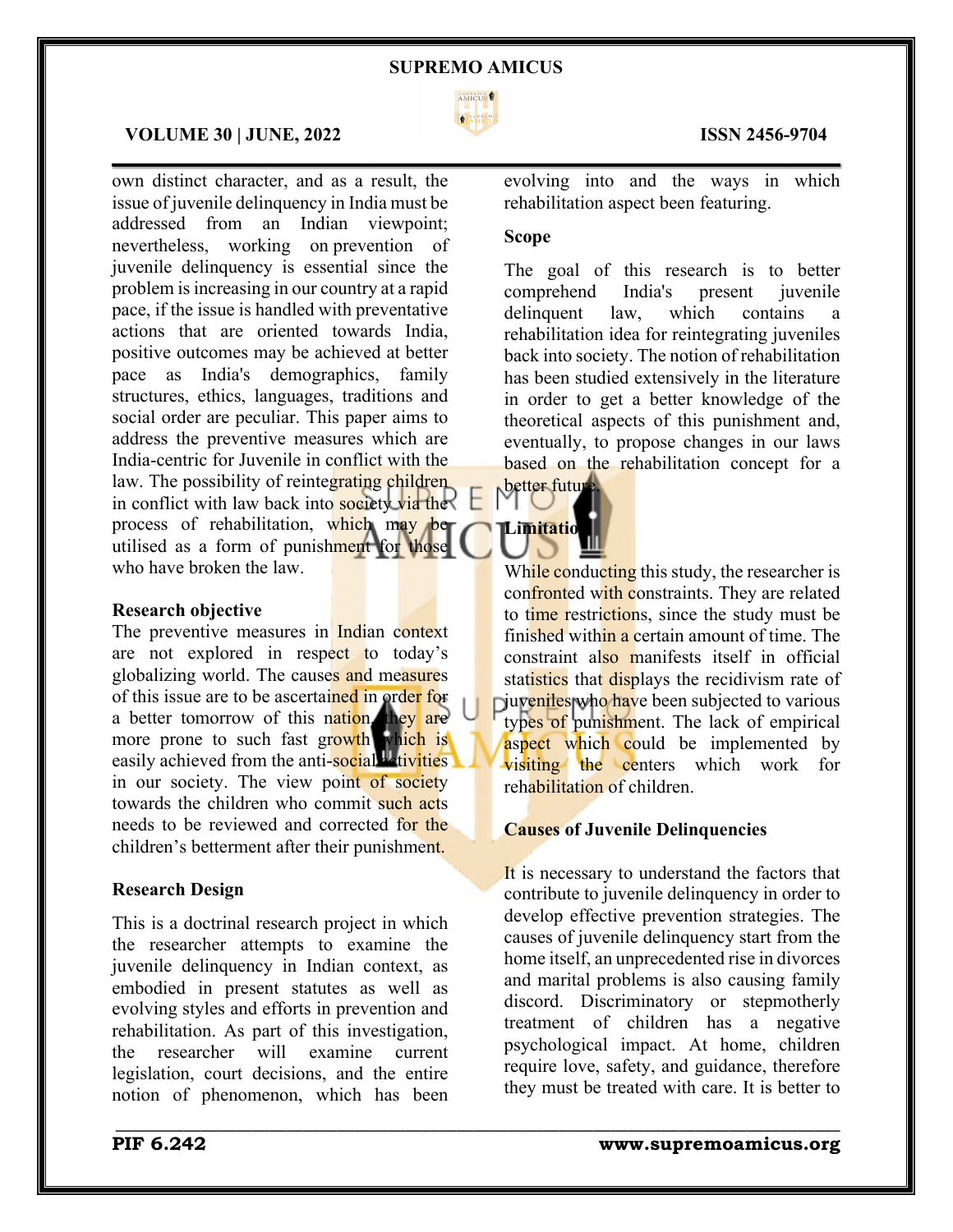

 $\mathcal{L}_\mathcal{L} = \mathcal{L}_\mathcal{L} = \mathcal{L}_\mathcal{L} = \mathcal{L}_\mathcal{L} = \mathcal{L}_\mathcal{L} = \mathcal{L}_\mathcal{L} = \mathcal{L}_\mathcal{L} = \mathcal{L}_\mathcal{L} = \mathcal{L}_\mathcal{L} = \mathcal{L}_\mathcal{L} = \mathcal{L}_\mathcal{L} = \mathcal{L}_\mathcal{L} = \mathcal{L}_\mathcal{L} = \mathcal{L}_\mathcal{L} = \mathcal{L}_\mathcal{L} = \mathcal{L}_\mathcal{L} = \mathcal{L}_\mathcal{L}$ 

#### **VOLUME 30 | JUNE, 2022 ISSN 2456-9704**

prevent them from becoming criminals than to cure them once they have done so. Parents and other family elders must allow their children to develop their personalities.<sup>11</sup>

Girls' average puberty age has decreased by three or four years. Indian girls are mentally and psychologically incapable of understanding life's realities when they hit puberty at the age of 12 or 13. As a result, they are readily enticed into relationships for the purpose of pleasure, unaware of the severity of the repercussions. As a timely warning, parents should explain the possible consequences of prohibited sex-indulgences to their children girls, In order for both genders to be more mindful, **boys** must also be made aware of their behaviours and the consequences of those actions.

Impoverished and destitute youths who migrate to slums come into touch with antisocial elements who engage in prostitution, booze or narcotic drug smuggling, and bootlegging. As a result, they fall into the realm of delinquency without real ing that what they are doing is illegal. The  $\epsilon$  pense of living in cities, even women are liveed to work outside in order to support their families financially, leaving their children neglected at home with little parental supervision. Furthermore, the desire for contemporary pleasures of life tempts young people to use illegal methods to fulfil their desires. All of these variables add up to a massive rise in adolescent delinquency in metropolitan areas.12

# **Types of Juvenile delinquency**

Delinquency expresses itself in a variety of ways, including various kinds of actions. Each form has its own social aspects, as well as the motives that are said to have produced it and the kinds of preventives or treatment that cater to the specifics. <sup>13</sup> Only one person is engaged in performing a delinquent conduct, and the reason of the delinquent act is found inside the individual criminal. Psychiatrists provide the majority of the reasons for this delinquent behaviour this is known as individual delinquency.

Group supported delinquency is defined as delinquency that is committed in groups and for which the cause can be traced back to the ethos of the individual's place of residence, rather than to the individual's personality or the family. Committing delinquency via the formation of officially structured organisations, this idea refers to a system of beliefs and norms that regulate group members' behaviour, promote delinquency, assign status based on such actions, and define normal relationships for those who do not fit into the groups controlled by group norms. When Delinquency is not deeply established, and the motivations for it, as well as the methods for managing it, are frequently easy.14

The existing systems and laws must be referred to in order to address the preventative actions which can be taken for better execution. A minor who has committed an offence is described to as a "juvenile in

<sup>13</sup> 12, BECKER, HOWARD S., SOCIAL PROBLEMS: A MODERN APPROACH 228 (John Wiley & Sons Inc. 1966). <sup>14</sup> Id.,

\_\_\_\_\_\_\_\_\_\_\_\_\_\_\_\_\_\_\_\_\_\_\_\_\_\_\_\_\_\_\_\_\_\_\_\_\_\_\_\_\_\_\_\_\_\_\_\_\_\_\_\_\_\_\_\_\_\_\_\_\_\_\_\_\_\_\_\_\_\_\_\_\_\_\_\_\_\_\_\_\_\_\_\_\_

**PIF 6.242 www.supremoamicus.org**

<sup>11</sup> Prof. N. V. PARANJAPE, CRIMINOLOGY AND PENOLOGY WITH VICTIMOLOGY 665 Central Law Publications (2017). <sup>12</sup> *Id*. at 11.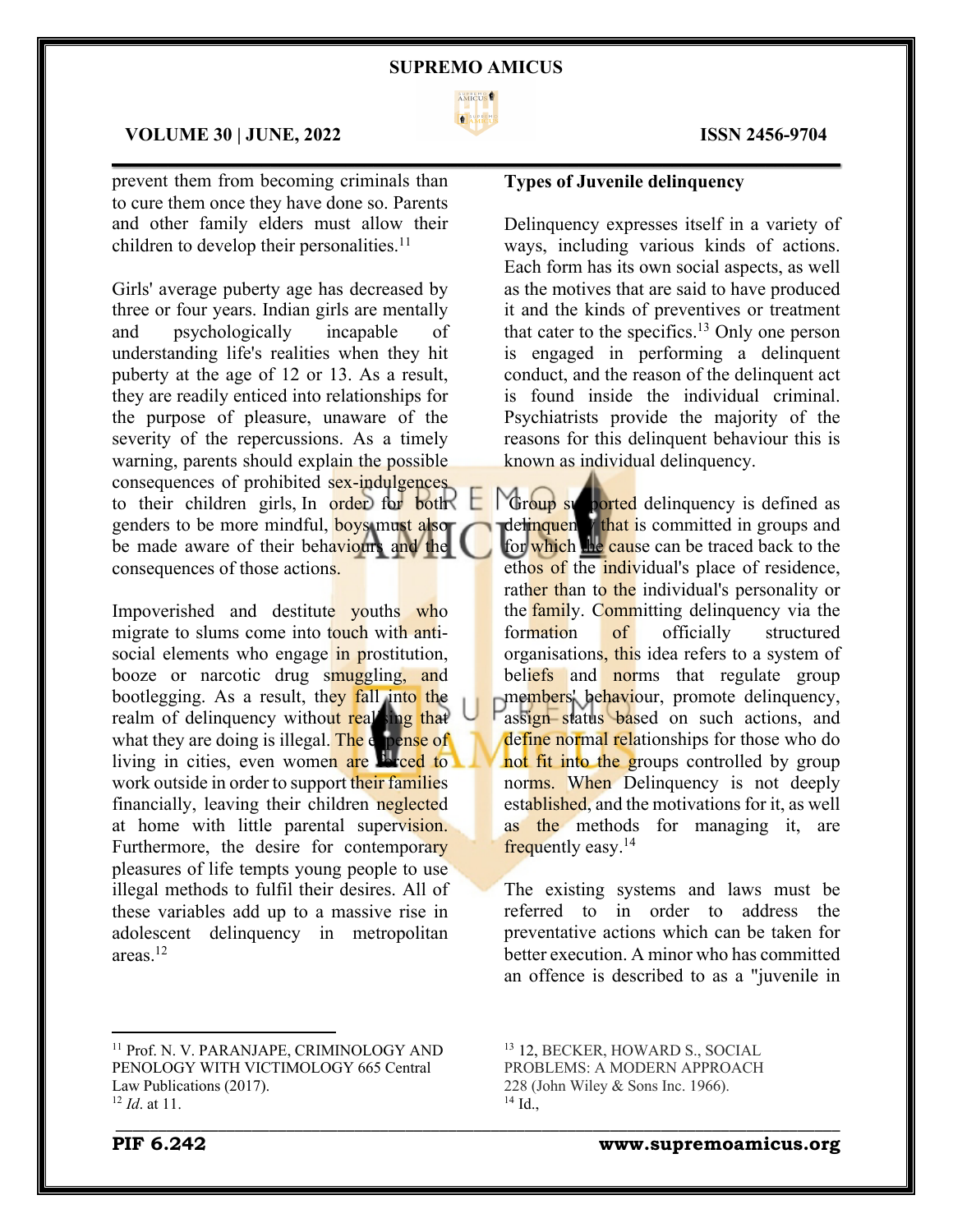

 $\mathcal{L}_\mathcal{L} = \mathcal{L}_\mathcal{L} = \mathcal{L}_\mathcal{L} = \mathcal{L}_\mathcal{L} = \mathcal{L}_\mathcal{L} = \mathcal{L}_\mathcal{L} = \mathcal{L}_\mathcal{L} = \mathcal{L}_\mathcal{L} = \mathcal{L}_\mathcal{L} = \mathcal{L}_\mathcal{L} = \mathcal{L}_\mathcal{L} = \mathcal{L}_\mathcal{L} = \mathcal{L}_\mathcal{L} = \mathcal{L}_\mathcal{L} = \mathcal{L}_\mathcal{L} = \mathcal{L}_\mathcal{L} = \mathcal{L}_\mathcal{L}$ 

#### **VOLUME 30 | JUNE, 2022 ISSN 2456-9704**

conflict with law,"15 one of the act's distinctive characteristics. Perhaps the aim is to avoid the negative connotations that come with the word "delinquent" in the scenario of juvenile offenders. When a juvenile is accused, the Juvenile Justice Board<sup>16</sup> conducts trial. The Juvenile Justice Board must evaluate the following matters in respect to the juvenile's age before progressing with the trial first of all whether the individual must be under eighteen years, the relevant date for assessing age is the date on which the individual was apprehended. No juvenile in defiance of the law should be subjected to any injury, abuse, neglect, maltreatment, physical punishment,  $\left| \right|$  or  $\left| \right|$ solitary imprisonment, according to the  $J_{\cdot}J_{\cdot}$ Act. Furthermore, in procedures involving juveniles, the use of accusatory terms such as arrest, remand, accused, trial, prosecution, conviction, and so on is absolutely forbidden. The juvenile's right to privacy and secrecy must be safeguarded at all costs, according to the Act.

Every child deserves to be reunited with his or her family. In non-serious offences punishable by up to seven years in prison, the police should submit a First Information Report against a juvenile in regards to any offence. Instead, it should write a note in the diary of the police chowki about suspected offence. Police may only arrest a juvenile offender if he is accused of committing a severe crime punishable by more than seven years in jail. As soon as the juvenile is arrested, he should be put in the custody of a

Juvenile Welfare Officer stationed at the police station, who is required under Section 10(1) of the Act to produce within twentyfour hours before the board. <sup>17</sup> Act forbids the placement of juvenile criminals in police custody or prison, and he cannot be handcuffed. A police officer in uniform is not permitted to touch a youngster who is in violation of the law.

#### **Rehabilitative Concept**

The notion of rehabilitation is one of the growing concepts, and stakeholders from many academic institutions are working to **Nimprove is implementation throughout the**  $\frac{1}{\text{trivial}}$  stice system for the reintegration of crimina s back into society. This notion is a collection of thoughts that defies precise explanation. Human behavior is assumed to be the product of antecedent causes found in the **physical universe**. A distinction exists between rehabilitation and retributive punishment. Punishment must be taken against a person's will, however under the Prehabilitative idea, an environment is created that encourages offenders to work on their assignments in order to make their lives better in the future.

They are also taught a variety of skills that will assist them in their everyday job as well as in preparing for a brighter future. The strategy is unusual in that it prevents crime not by compulsion or threat, but by helping the offender to overcome the factors that prompted him or her to commit the crime (Wahi, 2002). A number of regulations have

<sup>&</sup>lt;sup>15</sup> The Juvenile Justice (Care and Protection of Children) Act, 2015, §2(13), No. 2 Acts of Parliament, 2015 (India).

<sup>&</sup>lt;sup>16</sup> The Juvenile Justice (Care and Protection of Children) Act, 2015, §4(1), No. 2 Acts of Parliament, 2015 (India).

<sup>&</sup>lt;sup>17</sup> The Juvenile Justice (Care and Protection of Children) Act, 2015, §10(1), No. 2 Acts of Parliament, 2015 (India).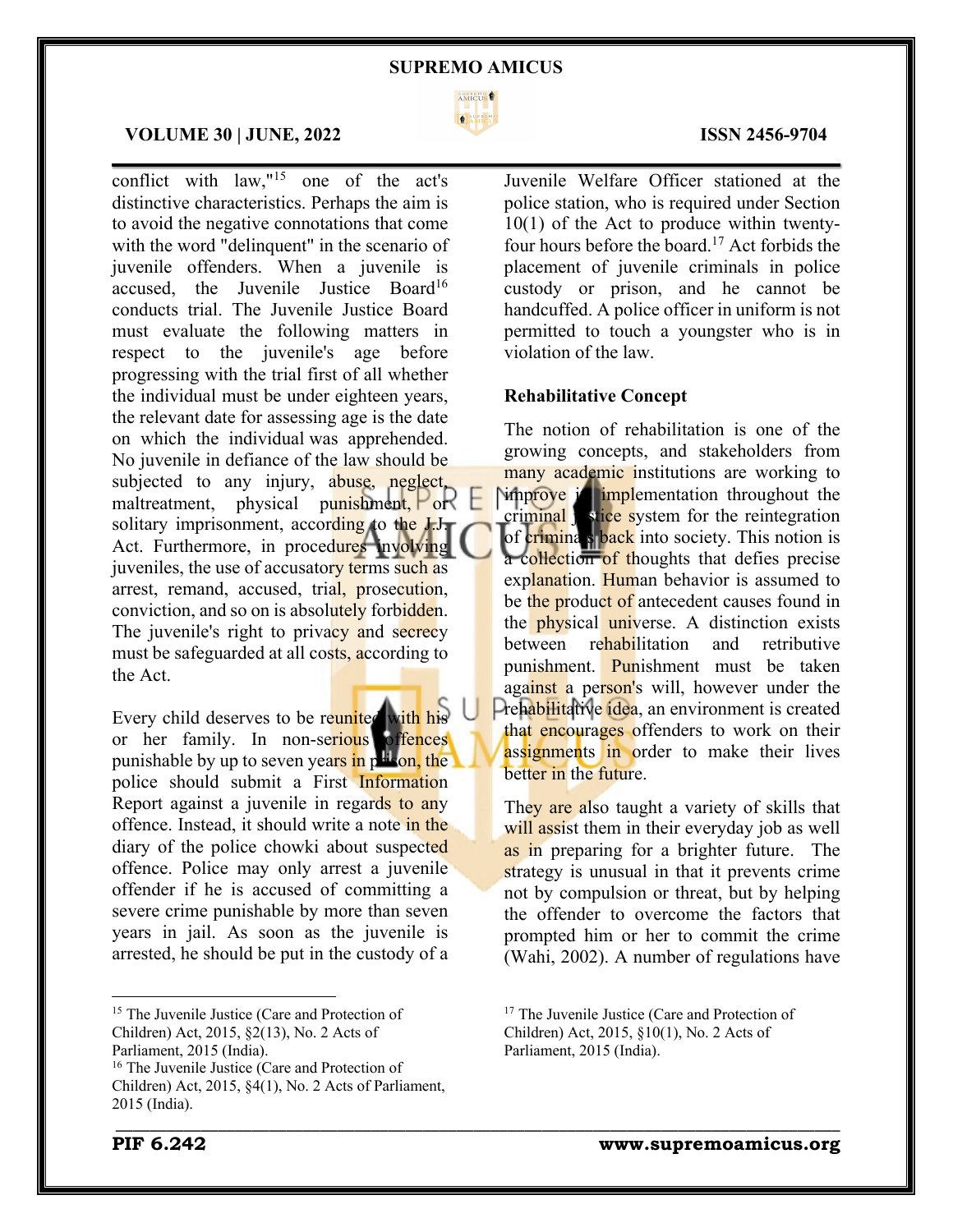

 $\mathcal{L}_\mathcal{L} = \mathcal{L}_\mathcal{L} = \mathcal{L}_\mathcal{L} = \mathcal{L}_\mathcal{L} = \mathcal{L}_\mathcal{L} = \mathcal{L}_\mathcal{L} = \mathcal{L}_\mathcal{L} = \mathcal{L}_\mathcal{L} = \mathcal{L}_\mathcal{L} = \mathcal{L}_\mathcal{L} = \mathcal{L}_\mathcal{L} = \mathcal{L}_\mathcal{L} = \mathcal{L}_\mathcal{L} = \mathcal{L}_\mathcal{L} = \mathcal{L}_\mathcal{L} = \mathcal{L}_\mathcal{L} = \mathcal{L}_\mathcal{L}$ 

#### **VOLUME 30 | JUNE, 2022 ISSN 2456-9704**

also been created by the European Commission for Human Rights, which bring the theoretical notion into a rather realistic scenario in which it may be utilized for the benefit of offenders who want to adapt their new livelihood. Many sections of the European Convention on Human Rights (ECHR) are interpreted differently by the European nations themselves. Because this is a burgeoning subject, India should also concentrate on lowering the number of juveniles while simultaneously providing them with a novel method to rehabilitation (Meijer, 2017).

# **Rehabilitation under existing law** | |

There has been a statute enacted which has been amended for a better *implementation* and catering to the juveniles. The act is known as The Juvenile Justice (Care and Protection of Children) Act, 2015 which exclusively deals with the juveniles and it has been enshrined with various **prov**isions and committees who will look after this process.<sup>18</sup> The enactment of this act is for the purpose of rehabilitation of children in conduct with law, which can be understood from the objectives of the act which is to reintegrate these children into society with the help of institutions and mechanisms enacted.<sup>19</sup> The concept of rehabilitation can be observed from the principles enshrined under this act which state about positive measures with regards to the children and at the same time they should not be stigmatised for their acts because of this, the term juvenile delinquency

was changed to children in conflict with law.20 The statute aims for rehabilitation of children's because they have not yet completely understood their act and its repercussions these minds are fragile and act considers to give them a new chance towards new life by the principle of fresh start wherein all the records and acts of juvenile will be erased from the system itself (Paranjpe, 2017). The act has defined a set time limit under which proceedings must be taken care of this acts as a safe guard for children as they get speedy trial in our languishing criminal system wherein the atmosphere is also cordial for the child.<sup>21</sup> The child if found guilty then the board has a series of punishments which can be implemented but all these punishments have an underlying concept of rehabilitation such as vocational school or living in special home these punishments are ultimately rehabilitating the child in conflict with  $law.<sup>22</sup>$ The act also takes care of the punishments such as death penalty or life imprisonment which cannot be inflicted on the juvenile because the act believes that juveniles can be rehabilitated in the society.<sup>23</sup> The act has defined and stated guidelines for an observation home where the child will stay during the proceeding and if found guilty of the act, he will be taken to special home which are formulated taking in consideration the basic requirement for survival and reintegration into the society on the basis of rehabilitative concept.24

<sup>&</sup>lt;sup>18</sup> The Juvenile Justice (Care and Protection of Children) Act, 2015 (Ind).

<sup>&</sup>lt;sup>19</sup> The Juvenile Justice (Care and Protection of Children) Act, 2015 (Ind) s. 3 (Ind).

<sup>20</sup> The Juvenile Justice (Care and Protection of Children) Act, 2015 (Ind) s. 2(13) (Ind).

<sup>21</sup> The Juvenile Justice (Care and Protection of Children) Act, 2015 (Ind) s. 14 (Ind).

<sup>22</sup> The Juvenile Justice (Care and Protection of Children) Act, 2015 (Ind) s. 18 (Ind). <sup>23</sup> The Juvenile Justice (Care and Protection of

Children) Act, 2015 (Ind) s. 21 (Ind).

<sup>&</sup>lt;sup>24</sup> The Juvenile Justice (Care and Protection of Children) Act, 2015 (Ind) s. 18 (Ind).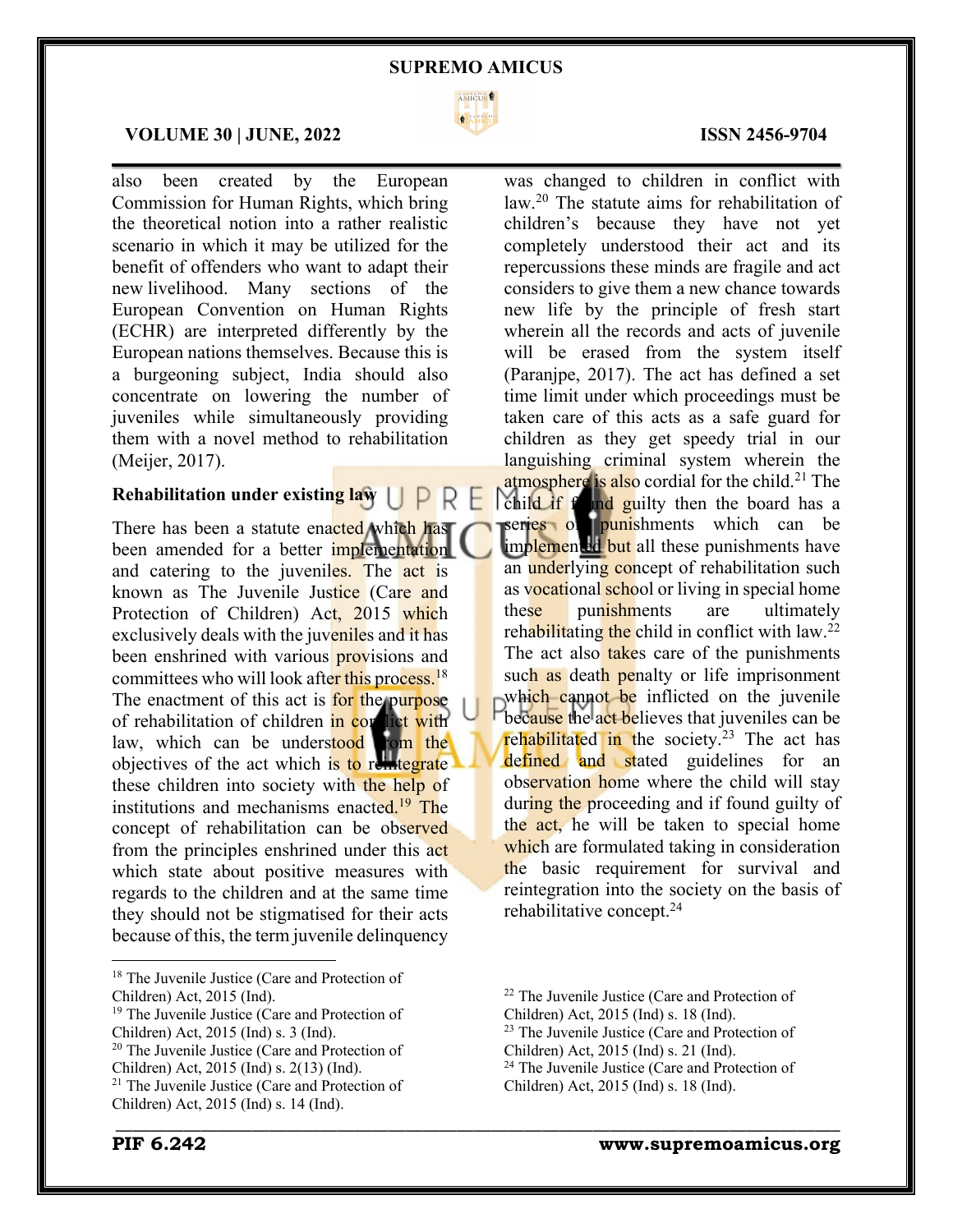

 $\mathcal{L}_\mathcal{L} = \mathcal{L}_\mathcal{L} = \mathcal{L}_\mathcal{L} = \mathcal{L}_\mathcal{L} = \mathcal{L}_\mathcal{L} = \mathcal{L}_\mathcal{L} = \mathcal{L}_\mathcal{L} = \mathcal{L}_\mathcal{L} = \mathcal{L}_\mathcal{L} = \mathcal{L}_\mathcal{L} = \mathcal{L}_\mathcal{L} = \mathcal{L}_\mathcal{L} = \mathcal{L}_\mathcal{L} = \mathcal{L}_\mathcal{L} = \mathcal{L}_\mathcal{L} = \mathcal{L}_\mathcal{L} = \mathcal{L}_\mathcal{L}$ 

# **VOLUME 30 | JUNE, 2022 ISSN 2456-9704**

# **India-specific preventive measures**

The preventative measures that must be put in place begin in the womb. According to research<sup>25</sup>, if a mother is guided by healthcare practitioners regarding her safety, wellbeing, and the well-being of her baby, and is provided with a positive environment and better medical infrastructure during the birth of her child, the mother will be better prepared to deal with her baby. The visits should continue even after the baby is born. This has a beneficial effect on the mother's attitude, which helps the kid in the long run. In India we have Asha workers who are appointed in this regard but if they are trained professionally by psychologist, knowledge of therapies then this could work as a successful preventive model for early prevention of juvenile delinquency.

In India, the nuclear family structure is widely prevalent. This method has its own benefits, but in the past, children were guided by their grandparents via different forms of folklore, songs, and tales, through which morals and ethics were indirectly research on children's thinking. This knowledge should be imparted by communities to children via events, which will allow them to socialize with other children while also *imparting* intangible assets for the development of our country.

According to studies, at the ages of 13, 15, and 17, individuals self-reported a stronger connection with the respective teachers at ages of ten reported participating in substantially fewer acts of delinquency. It

was also reported that participating in substantially less violent behaviors at the age of 17.26 Teachers are given basic knowledge about dealing with students and student psychology during their training, but if they are taught about the characteristics or features that may be a contributing factor for a juvenile, they can apprehend prior to occurence by applying the additional knowledge they were given during training. Psychologists must be accessible in every district so that individual cases with a high likelihood of getting in conflict with law may be resolved quickly. Teachers must also understand that their interactions with pupils have a long-term influence on their lives.

The author of this paper has been volunteer at Children care institutions across Mumbai metropolitan regions, having interacted, observed with these children's, flaws of the system are from the societal point of view, the binary opinion of society is main hinderance in the progress of these children, whenever donors came in with various props **Exuch as toys or books, with intent that these** children were not privileged enough to own these things but the reality was these Children care institutions had rooms filled with such materials, it was observed that the children were in need of humane touch, a person who could listen, interact, tell stories, recite songs. These institutions were mostly understaffed, they used to be busy in planning in order to met the daily needs of children such as food, clothes, shelter hence they never got time to work on each individual child.

against Adolescent Delinquency up to Age 17: A Propensity Score Matching Approach, SAGE JOURNALS (10 May 2021), https://doi.org/10.1177/00111287211014153.

<sup>&</sup>lt;sup>25</sup> David Farrington, Early developmental prevention of juvenile delinquency, Vol. 142, No. 5454, RSA Journal 22, 24-34(1994).

<sup>26</sup> Obsuth, Ingrid, Aja Louise Murray, Monja Knoll, Denis Ribeaud, Manuel Eisner, Teacher-Student Relationships in Childhood as a Protective Factor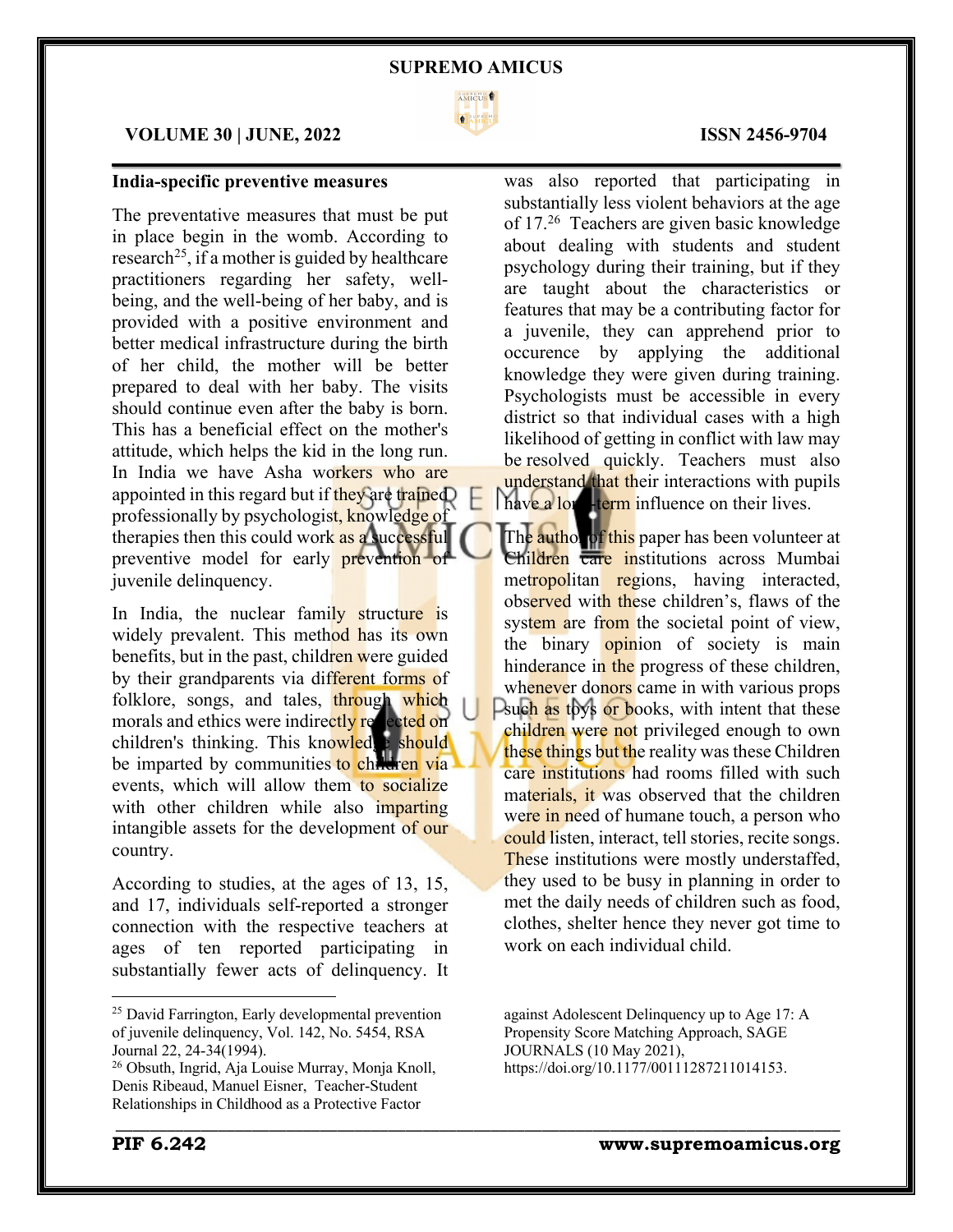

 $\mathcal{L}_\mathcal{L} = \mathcal{L}_\mathcal{L} = \mathcal{L}_\mathcal{L} = \mathcal{L}_\mathcal{L} = \mathcal{L}_\mathcal{L} = \mathcal{L}_\mathcal{L} = \mathcal{L}_\mathcal{L} = \mathcal{L}_\mathcal{L} = \mathcal{L}_\mathcal{L} = \mathcal{L}_\mathcal{L} = \mathcal{L}_\mathcal{L} = \mathcal{L}_\mathcal{L} = \mathcal{L}_\mathcal{L} = \mathcal{L}_\mathcal{L} = \mathcal{L}_\mathcal{L} = \mathcal{L}_\mathcal{L} = \mathcal{L}_\mathcal{L}$ 

\_\_\_\_\_\_\_\_\_\_\_\_\_\_\_\_\_\_\_\_\_\_\_\_\_\_\_\_\_\_\_\_\_\_\_\_\_\_\_\_\_\_\_\_\_\_\_\_\_\_\_\_\_\_\_\_\_\_\_\_\_\_\_\_\_\_\_\_\_\_\_\_\_\_\_\_\_\_\_\_\_\_\_\_\_

#### **VOLUME 30 | JUNE, 2022 ISSN 2456-9704**

# **Conclusion**

Juvenile delinquency is a long-term potential issue that needs to be addressed before it becomes a problem, hence the government should prefer to spend on prevention than treatment. For the Juvenile Justice System's stakeholders, orientation and refresher training is essential. Execution without spirit can be destructive in many circumstances. This is seen by the current houses in the Juvenile Justice System (JJS). The government should undertake regular juvenile justice orientations, seminars, and awareness initiatives to help officials better understand the material they are given. AlD parties participating in this process must have a clear goal in mind, and greater community involvement can be incorporated into the process.

The existing legal framework now incorporates the concept of rehabilitation. A lack of primary data on the reintegrated juveniles and the recidivism rate, along with the fact that the undercurrents of these laws lead toward social reintegration of uveniles back into society, might be essential in helping to strengthen the present statute. Even while laws mandate rehabilitation, the effectiveness of these measures depends on the way authorities work with the programs that are designed for the specific needs of each individual juvenile.

### **Suggestions**

It is preferable to keep on updating the life skills training and courses for children in order to make it easier for them to integrate into society. Because juvenile delinquency has become a problem that will likely persist for a long time, the government should devote a greater portion of its resources to prevention rather than treatment.

In order to uphold the ethos of the Juvenile Justice System, which states that the objective is to rehabilitate juvenile offenders back into society and not to stigmatize them for their crimes, the many stakeholders in the system need both initial and ongoing training. Regular orientations, seminars, and awareness programs should be held by the government in the area of juvenile justice in order to aid authorities in comprehending the material that is provided.

\*\*\*\*\*

### **REFERENCES**

2<sup>nd</sup> FOITION, SETHNA, SOCIETY AND THE CRIMINAL 329 (INDIAN LAW INSTITUTE 1974).

- The Juvenile Justice (Care and Protection of Children) Act, 2015, §2(13), No. 2 Acts of Parliament, 2015 (India).
- $\triangleright$  Hazra, D. (2021), "Determinants of juvenile crime: evidence from India", International Journal of Social Economics, Vol. ahead-of-print No. ahead-of-print.

https://doi.org/10.1108/IJSE-08-2020-0528.

- TABLE 5A.1, Crime Committed by Juveniles (IPC+SLL) - 2017-2019, Crime In India, National Crime Record Bureau, New Delhi, 2020.
- $\triangleright$  Olive M. Jones, Causes of Juvenile Delinquency, Vol. 96 The Journal of Education 350, 350-352(1922).
- Ø Catherine Blatier, Juvenile Justice in France, 39, Brit. J. Criminol 240, 245- 252(1999).
- $\triangleright$  Gad J. Bensinger, Juvenile Delinquency Prevention and Control in Israel, 48 FED. PROBATION 66 (1984).